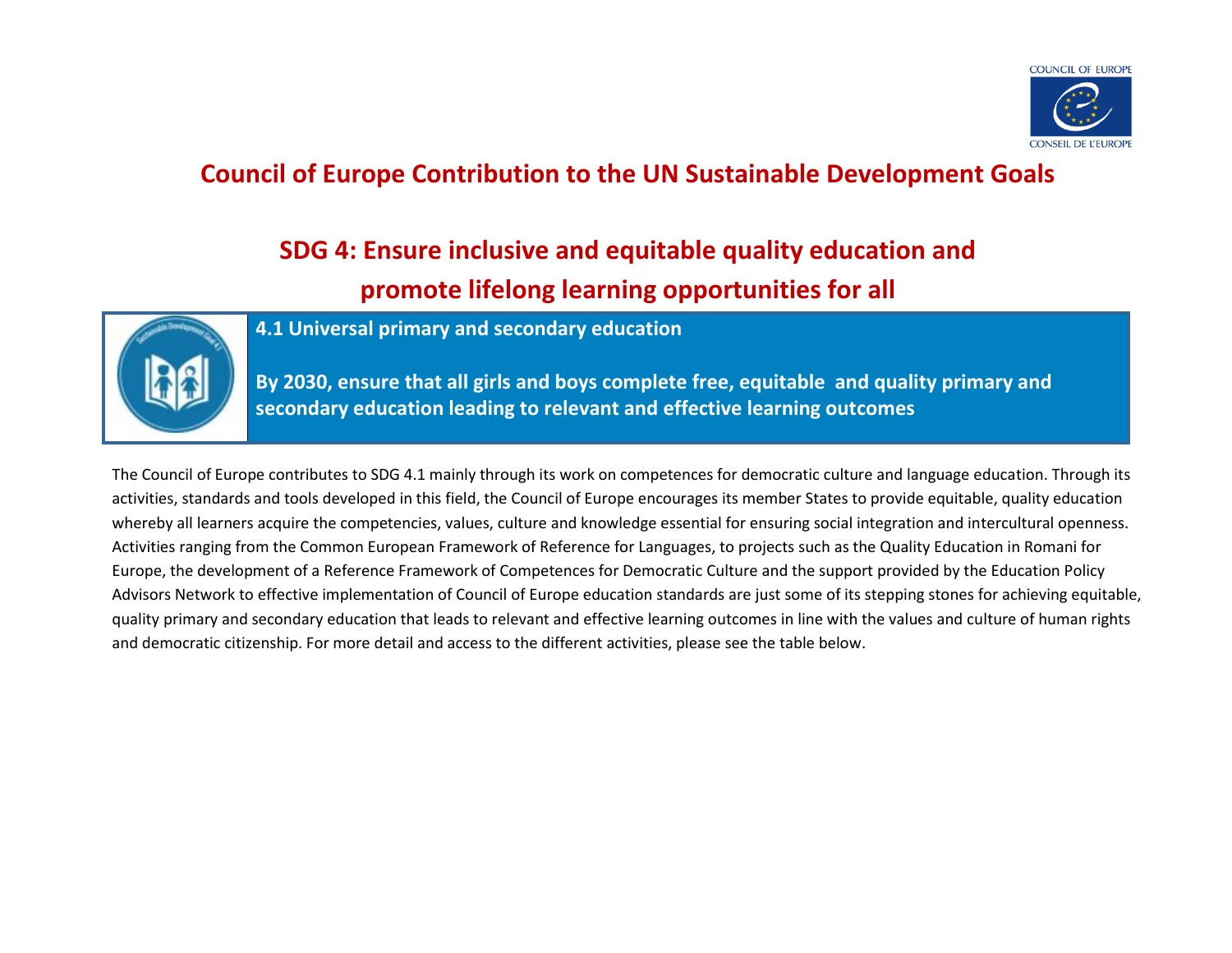

## **Mapping of Council of Europe Education Activities for SDG 4.1**

| <b>Standards</b>                              | Data/Reports | <b>Tools</b>                             | <b>Activities</b> |
|-----------------------------------------------|--------------|------------------------------------------|-------------------|
| Recommendation CM/Rec(2002)12 on              |              | <b>Education Policy Advisors Network</b> |                   |
| education for democratic citizenship          |              | (EPAN)                                   |                   |
|                                               |              | The new Education Policy Advisers        |                   |
| Recommendation CM/Rec(2010)7 on the           |              | Network will contribute to effective     |                   |
| <b>Council of Europe Charter on Education</b> |              | reforms in the 50 States Parties to      |                   |
| for Democratic Citizenship and Human          |              | the European Cultural Convention in      |                   |
| <b>Rights Education;</b>                      |              | respect of education for democracy       |                   |
|                                               |              | and human rights in particular by:       |                   |
| <b>Charter on Education for Democratic</b>    |              | encouraging integration of the new       |                   |
| Citizenship and Human Rights Education,       |              | <b>Reference Framework of</b>            |                   |
| 2010                                          |              | <b>Competences for Democratic</b>        |                   |
|                                               |              | <b>Culture (RFCDC)</b> in the education  |                   |
| <b>Council of Europe Standing Conference</b>  |              | systems of the States Parties to the     |                   |
| of Ministers of Education "Securing           |              | European Cultural Convention;            |                   |
| <b>Democracy through Education"</b>           |              | sharing experiences and discussing       |                   |
| The development of a Reference                |              | methodologies to improve co-             |                   |
| <b>Framework of Competences for</b>           |              | operation and effectiveness in           |                   |
| <b>Democratic Culture" 2016</b>               |              | integrating RFCDC at all levels          |                   |
|                                               |              | (national, regional and local);          |                   |
|                                               |              | encouraging the responsible bodies       |                   |
|                                               |              | to support the implementation of         |                   |
|                                               |              | the Council of Europe Charter on         |                   |
|                                               |              | EDC/HRE, with a particular view to       |                   |
|                                               |              | further strengthening the quality of     |                   |
|                                               |              | education for democratic citizenship     |                   |
|                                               |              | and human rights education;              |                   |
|                                               |              | supporting the reinforcement of safe     |                   |
|                                               |              | learning environments where              |                   |
|                                               |              | respect for diversity and freedom of     |                   |
|                                               |              | expression without fear are fostered     |                   |
|                                               |              | and the democratic governance of         |                   |
|                                               |              | schools is promoted as the               |                   |
|                                               |              | foundation for effective education;      |                   |
|                                               |              | contributing to the development of       |                   |
|                                               |              | the Council of Europe's contribution     |                   |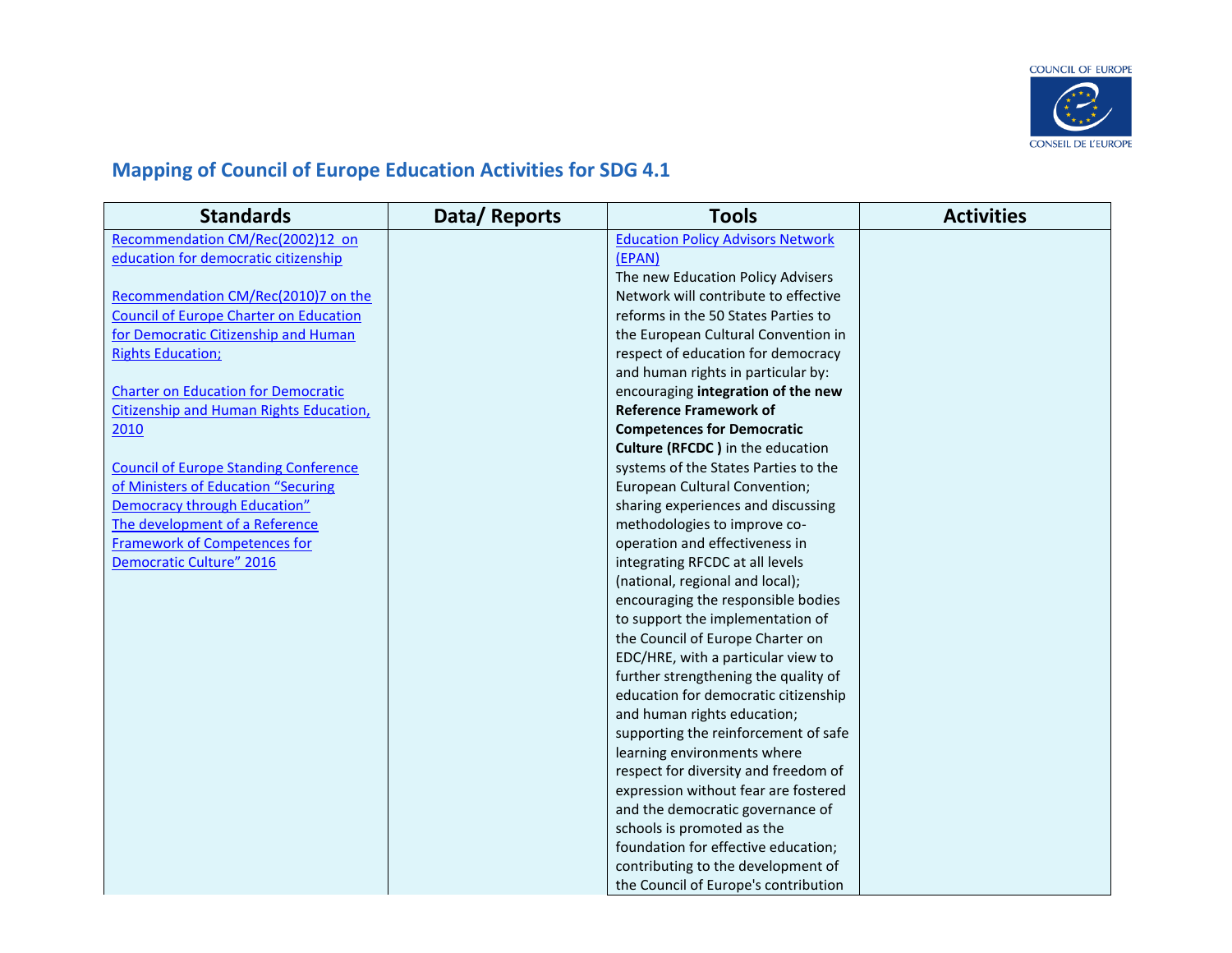#### **COUNCIL OF EUROPE**



|  | to the United Nations 2030 Agenda<br>for sustainable development (Target<br>$4.7$ ).                                                                                                                                                                                                                                                                                                                                                                                                                                     |                                                                                                                                                                                                                                                                                                                                                                                                                                                                                                                                                                                                                                                                                                                                                                                                           |
|--|--------------------------------------------------------------------------------------------------------------------------------------------------------------------------------------------------------------------------------------------------------------------------------------------------------------------------------------------------------------------------------------------------------------------------------------------------------------------------------------------------------------------------|-----------------------------------------------------------------------------------------------------------------------------------------------------------------------------------------------------------------------------------------------------------------------------------------------------------------------------------------------------------------------------------------------------------------------------------------------------------------------------------------------------------------------------------------------------------------------------------------------------------------------------------------------------------------------------------------------------------------------------------------------------------------------------------------------------------|
|  | <b>Reference Framework of</b><br><b>Competences for Democratic Culture</b><br>(RFCDC)<br>to be adapted for use in primary and<br>secondary schools and higher<br>education and vocational training<br>institutions throughout Europe as<br>well as national curricula and<br>teaching programmes. Non-<br>prescriptive guidelines and<br>descriptors for competence for<br>democratic culture and intercultural<br>dialogue that national authorities<br>and education institutions can use<br>and adapt as they see fit | 'Democratic and Inclusive School<br><b>Culture in Operation (DISCO)-</b><br>2018/19<br>The Joint Programme (CoE-<br>EU) provides funding to enable at<br>least three States party to the<br><b>European Cultural Convention to</b><br>cooperate on projects of common<br>interest within the field of education<br>for democratic citizenship and<br>human rights education (EDC/HRE).<br>Thematic Priority 1: Digital<br>citizenship education in relation to<br>the implementation of the Council<br>of Europe Framework of<br><b>Competences for Democratic</b><br><b>Culture</b> and its guiding documents<br><b>Thematic Priority 2: Building</b><br>democratic and inclusive school<br>culture by embedding the learning<br>environment in the local community<br>(whole school/community approach) |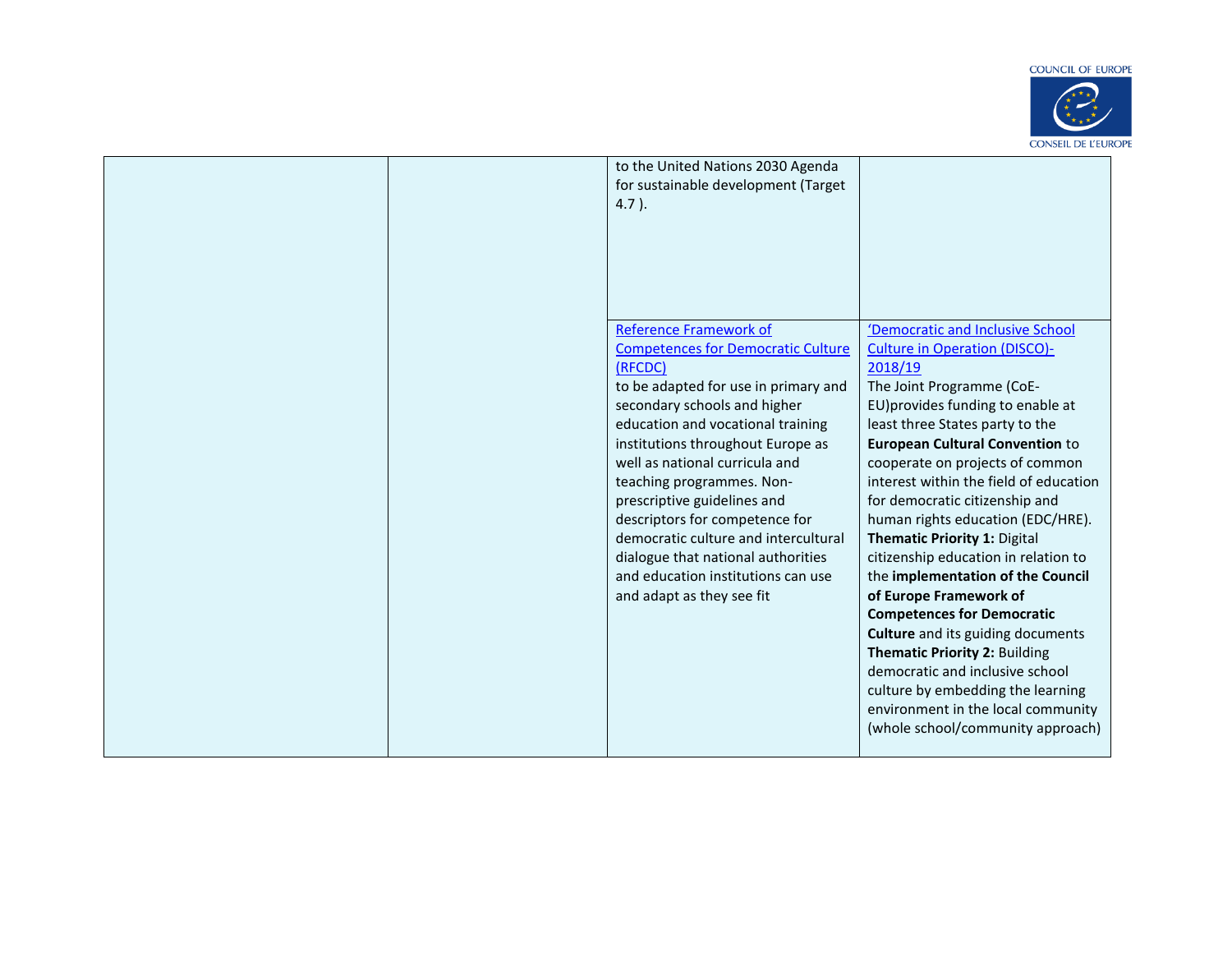



|                                                                                                                                                                                                                                                            |                                                                                                                                                                                                                                                                                                                                                                                                                                                                                                                                                                                                                                                                                                                                                                                                                                                                                                                                                                                                                                                                           | <b>Competences for Democratic Culture</b><br>and Intercultural Dialogue<br>The mandate is to develop non-<br>prescriptive guidelines and<br>descriptors for competence for<br>democratic culture and intercultural<br>dialogue that national authorities<br>and education institutions can use<br>and adapt as they see fit. |
|------------------------------------------------------------------------------------------------------------------------------------------------------------------------------------------------------------------------------------------------------------|---------------------------------------------------------------------------------------------------------------------------------------------------------------------------------------------------------------------------------------------------------------------------------------------------------------------------------------------------------------------------------------------------------------------------------------------------------------------------------------------------------------------------------------------------------------------------------------------------------------------------------------------------------------------------------------------------------------------------------------------------------------------------------------------------------------------------------------------------------------------------------------------------------------------------------------------------------------------------------------------------------------------------------------------------------------------------|------------------------------------------------------------------------------------------------------------------------------------------------------------------------------------------------------------------------------------------------------------------------------------------------------------------------------|
| <b>Recommendation CM/Rec(2014)5</b><br>on the importance of competences in the<br>language(s) of schooling for equity and<br>quality in education and for educational<br><b>SUCCESS</b><br>Recommendation CM/Rec(2012)13E on<br>ensuring quality education | Platform of resources and references<br>for plurilingual and intercultural<br>education<br>Access to education and success at<br>school depend heavily on language<br>competences. The Platform is an<br>instrument enabling member states<br>develop their programmes<br>to<br>relating to languages of schooling<br>and all language teaching while also<br>benefitting<br>from<br>their<br>own<br>experience and expertise.<br>It offers an open and dynamic<br>resource, with systems of<br>definitions, points of reference,<br>descriptions and descriptors, studies<br>and good practices which member<br>states are invited to consult and use<br>in support of their policy to promote<br>equal access to quality education<br>according to their needs, resources<br>and educational culture.<br>This platform is complemented by<br>further resources developed at the<br><b>European Centre for Modern</b><br>Languages (ECML), in particular in<br>the Thematic areas of: Plurilingual<br><b>Education and Migration and</b><br>Language Education. Training | <b>Languages of Schooling</b><br>Language Policy Unit project,<br>concerned with the development of<br>effective skills in the language(s) of<br>instruction which are essential for<br>successful learning across the whole<br>curriculum                                                                                   |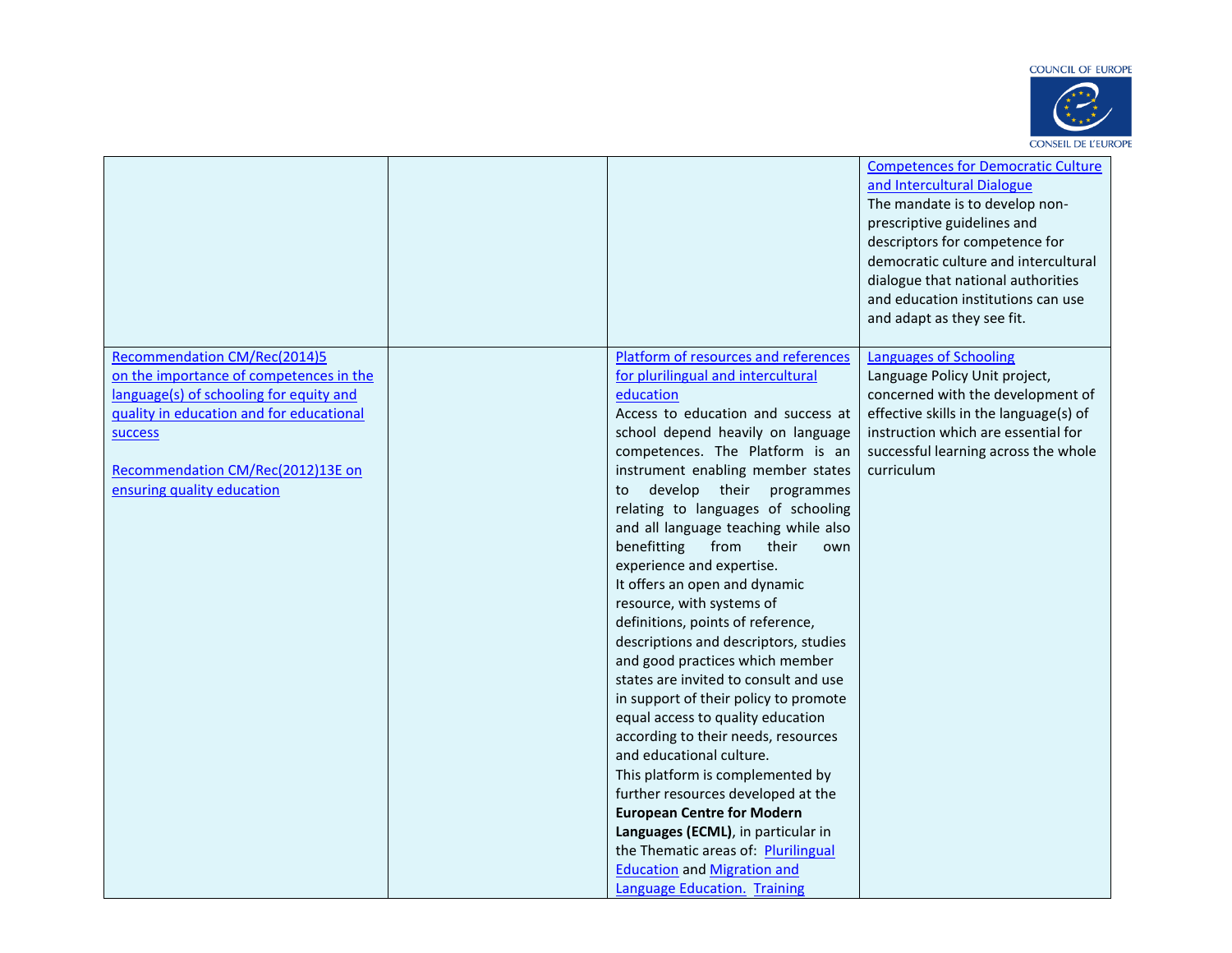### **COUNCIL OF EUROPE**



|                                                                                                                                                                                        |                                                                      | activities are also available.                                                                                                                                                                                                                                                                                                                                                                                                                                                                                                                                |                                                                                                                                                                                                                                                                                                                                                                                                                                                                                             |
|----------------------------------------------------------------------------------------------------------------------------------------------------------------------------------------|----------------------------------------------------------------------|---------------------------------------------------------------------------------------------------------------------------------------------------------------------------------------------------------------------------------------------------------------------------------------------------------------------------------------------------------------------------------------------------------------------------------------------------------------------------------------------------------------------------------------------------------------|---------------------------------------------------------------------------------------------------------------------------------------------------------------------------------------------------------------------------------------------------------------------------------------------------------------------------------------------------------------------------------------------------------------------------------------------------------------------------------------------|
|                                                                                                                                                                                        |                                                                      | Coe Resources:<br>The language dimension in<br>all subjects - A handbook<br>for curriculum development<br>and teacher training<br>The place of the languages<br>of schooling in the curricula<br>Guide for the development<br>and implementation of<br>curricula for plurilingual and<br>intercultural education<br>Education, mobility,<br>otherness - The mediation<br>functions of schools<br>Plurilingual and<br>intercultural education as a<br>project, 2009<br>Plurilingual education in<br>Europe: 50 years of<br>international cooperation,<br>2006. |                                                                                                                                                                                                                                                                                                                                                                                                                                                                                             |
| Recommendation CM/Rec(2008)7<br>on the use of the Council of Europe's<br><b>Common European Framework of</b><br>Reference for Languages (CEFR) and the<br>promotion of plurilingualism | <b>The European Language</b><br>Portfolio: an impact study<br>(2009) | <b>Common European Framework of</b><br>Reference for Languages: Learning,<br>Teaching, Assessment (CEFR), 2001<br><b>CEFR Companion Volume with New</b><br>Descriptors (2018)<br>European Language Portfolio, 2001                                                                                                                                                                                                                                                                                                                                            | Projects of the European Centre for<br>Modern Languages (ECML).<br>The Council of Europe's current work<br>in language education enriches the<br>ELP in a number of ways, especially<br>as regards plurilingual and<br>intercultural education.<br>Language learning as a tool to foster<br>social competences and<br>competences for democratic<br>citizenship, inclusivity, valuing<br>diversity are of key importance in<br>the above projects.<br>Plurilingual approaches contribute to |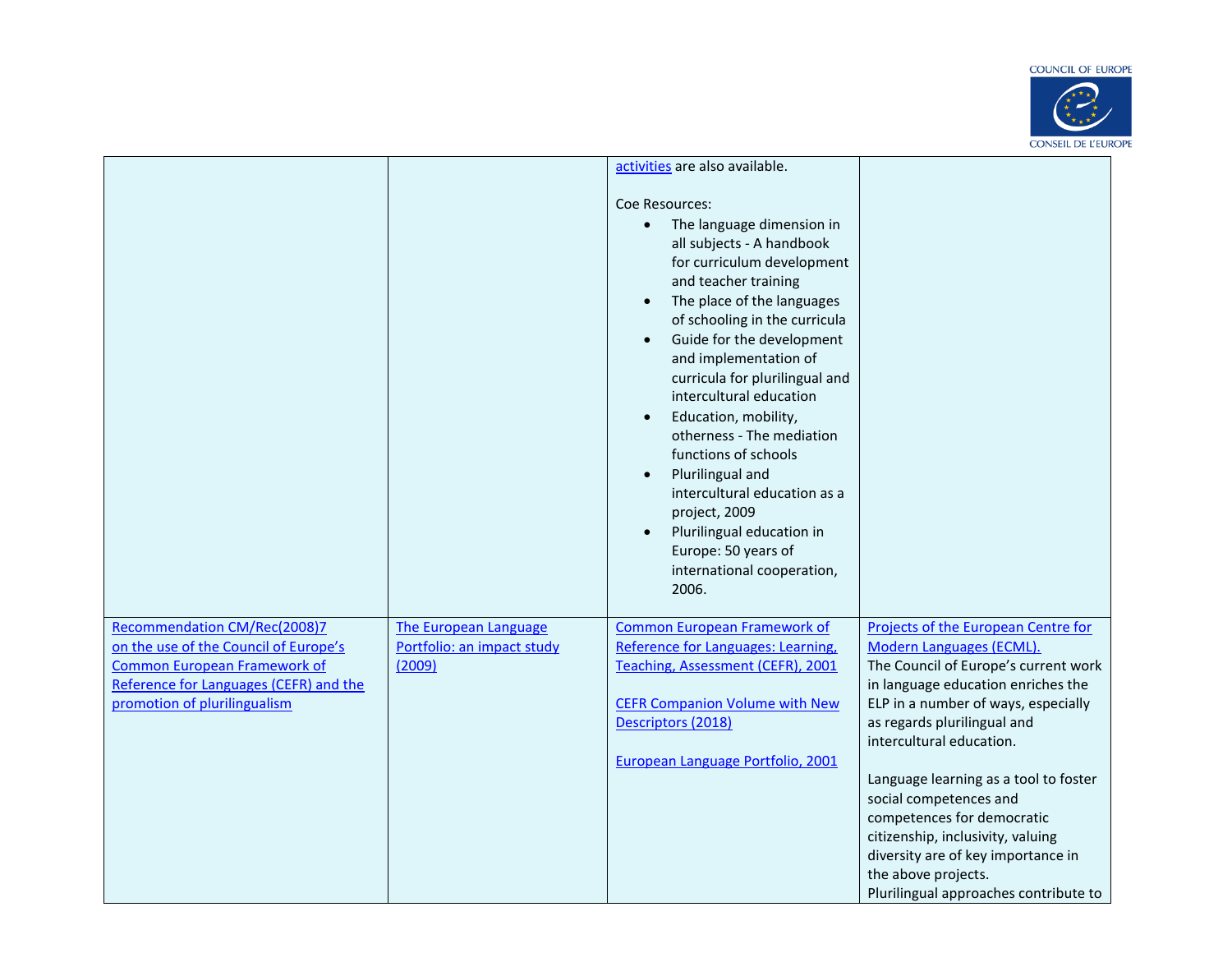

|                                                                             |                                                             | social integration - acknowledging<br>and valuing the home languages and<br>cultures of migrants help their<br>integration into schools and society;<br>and plural approaches encourage<br>the development of openness,<br>respect and intercultural<br>competences in all learners. This in<br>turn can contribute to more<br>harmony in our schools and our<br>society. |
|-----------------------------------------------------------------------------|-------------------------------------------------------------|---------------------------------------------------------------------------------------------------------------------------------------------------------------------------------------------------------------------------------------------------------------------------------------------------------------------------------------------------------------------------|
| PACE Recommendation 563 (1969)<br>Situation of Gypsies and other travellers | <b>Curriculum Framework for Romani</b><br>(CFR)             | <b>Quality Education in Romani for</b><br>Europe (QUALIROM) (2010)                                                                                                                                                                                                                                                                                                        |
| in Europe                                                                   | The Curriculum Framework for                                | The project Quality Education in                                                                                                                                                                                                                                                                                                                                          |
|                                                                             | Romani (CFR) is based on the CEFR.                          | Romani for Europe (QUALIROM)                                                                                                                                                                                                                                                                                                                                              |
| Recommendation CM/Rec(2000) 4 on the                                        | It provides a common basis for<br>developing syllabuses and | implemented and tested the<br>Curriculum Framework for Romani                                                                                                                                                                                                                                                                                                             |
| education of Roma/Gypsy children in                                         | curriculum guidelines, textbooks and                        | (CFR) and the corresponding                                                                                                                                                                                                                                                                                                                                               |
| Europe                                                                      | other learning materials in Romani.                         | European Language Portfolio Models                                                                                                                                                                                                                                                                                                                                        |
|                                                                             | Furthermore, the CFR aims for                               | (ELPs) which are based on the                                                                                                                                                                                                                                                                                                                                             |
|                                                                             | strengthening the use of Romani as                          | Common European Framework of                                                                                                                                                                                                                                                                                                                                              |
|                                                                             | mother tongue in education.                                 | Reference for Languages and were<br>developed by the Council of Europe.                                                                                                                                                                                                                                                                                                   |
|                                                                             | European Language Portfolio (ELP) -                         |                                                                                                                                                                                                                                                                                                                                                                           |
|                                                                             | Learning the Romani language                                |                                                                                                                                                                                                                                                                                                                                                                           |
|                                                                             | <b>Teaching Materials developed by</b>                      |                                                                                                                                                                                                                                                                                                                                                                           |
|                                                                             | <b>QUALIROM</b>                                             |                                                                                                                                                                                                                                                                                                                                                                           |
|                                                                             | QUALIROM developed teaching                                 |                                                                                                                                                                                                                                                                                                                                                                           |
|                                                                             | materials in various Romani varieties                       |                                                                                                                                                                                                                                                                                                                                                                           |
|                                                                             | for primary, secondary and tertiary                         |                                                                                                                                                                                                                                                                                                                                                                           |
|                                                                             | teaching at proficiency levels A1 to                        |                                                                                                                                                                                                                                                                                                                                                                           |
|                                                                             | B2. Some of the materials were                              |                                                                                                                                                                                                                                                                                                                                                                           |
|                                                                             | piloted in teaching activities during                       |                                                                                                                                                                                                                                                                                                                                                                           |
|                                                                             | the lifetime of the project.                                |                                                                                                                                                                                                                                                                                                                                                                           |